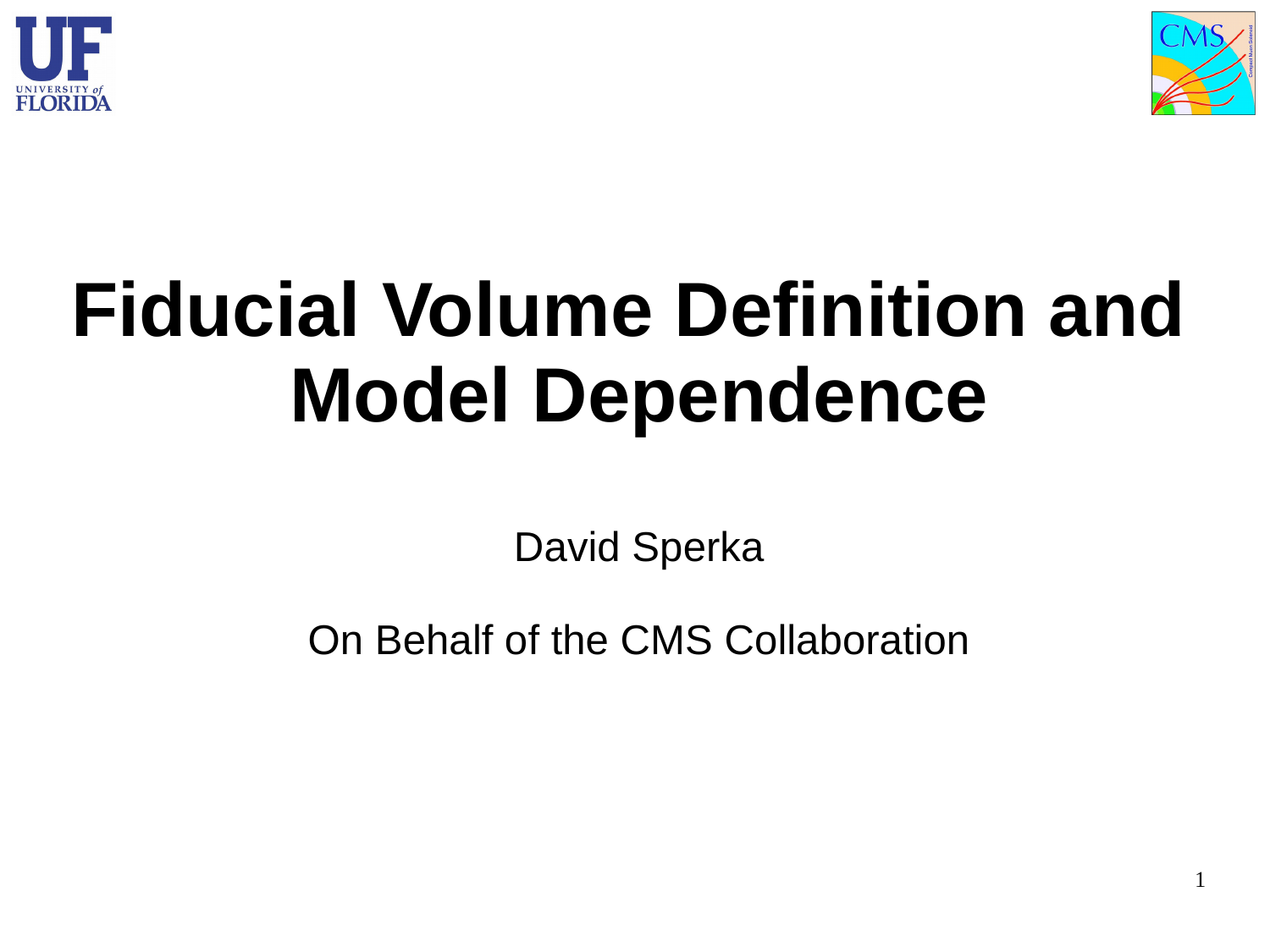

## **Discussion Topics**



- Definition of the "signal" fiducial cross section that is measured by the experiments
- $\bullet$  How to treat the m(H) hypothesis
- Definition of the fiducial volume and fiducial level objects
- How to define and report model dependence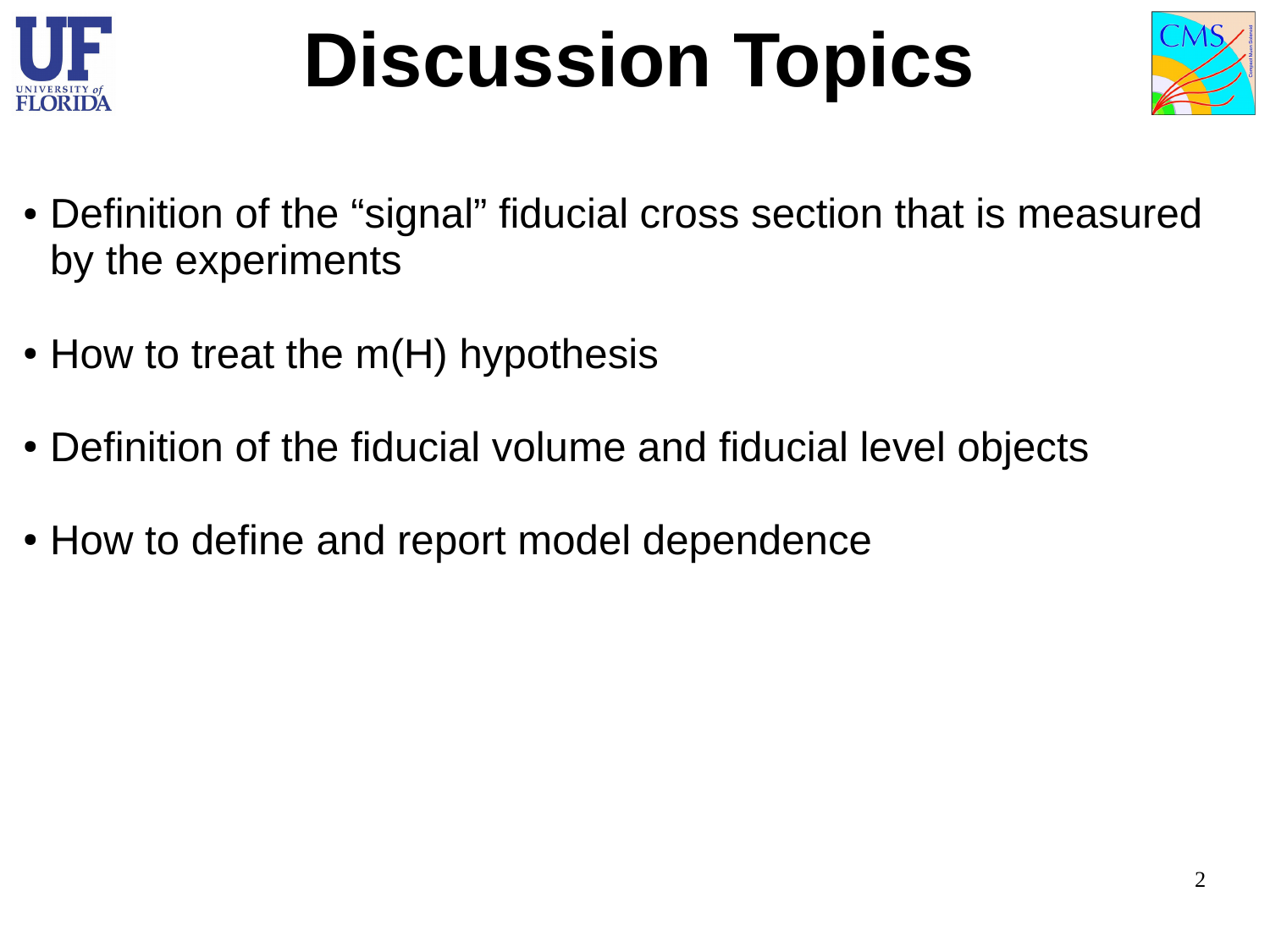

### **What to Measure**



- For the measurement of H  $\rightarrow$  4l cross section, the following sources of reconstructed events can be identified:
	- **Fiducial Signal** *(shape given by Pres )*
	- $E$ vents / (2.33 GeV) ● **"Non-Fiducial" Signal: Reconstructed but from outside the fiducial volume**
	- **"Non-Resonant" Signal** *(shape given by P nonres ):* **selected leptons not from H decay (e.g. WH, ZH, ttH), ~20% in (105,140) GeV for ZH**
	- *qqZZ,ggZZ (irreducible background)*
	- *Z+X (reducible background)*



- Current thinking is to report the fiducial cross section of the resonant signal (other components are considered as background)
	- $\rightarrow$  Should we also include non-resonant signal and/or irreducible background?
- Extract the fiducial cross section by fitting  $m(4\ell)$ 
	- **→ Choice whether to fix m(H) to one value, float the relative branching fractions**

$$
N_{obs}^{f,i}(m_{4\ell}) = N_{fid}^{f,i}(m_{4\ell}) + N_{nonres}^{f,i}(m_{4\ell}) + N_{nonfid}^{f,i}(m_{4\ell}) + N_{bkg}^{f,i}(m_{4\ell})
$$
  
\n
$$
N_{i = \text{final state}}^{f = \text{final state}} = (1 + f_{nonfid}^{f,i}) \cdot \sigma_{fid}^{f,j} \cdot \epsilon_{i,j}^{f} \cdot \mathcal{L} \cdot \mathcal{P}_{res}(m_{4\ell}) + N_{bkg}^{f,i}(m_{4\ell}) + N_{nonres}^{f,i} \cdot \mathcal{P}_{bkg}(m_{4\ell}),
$$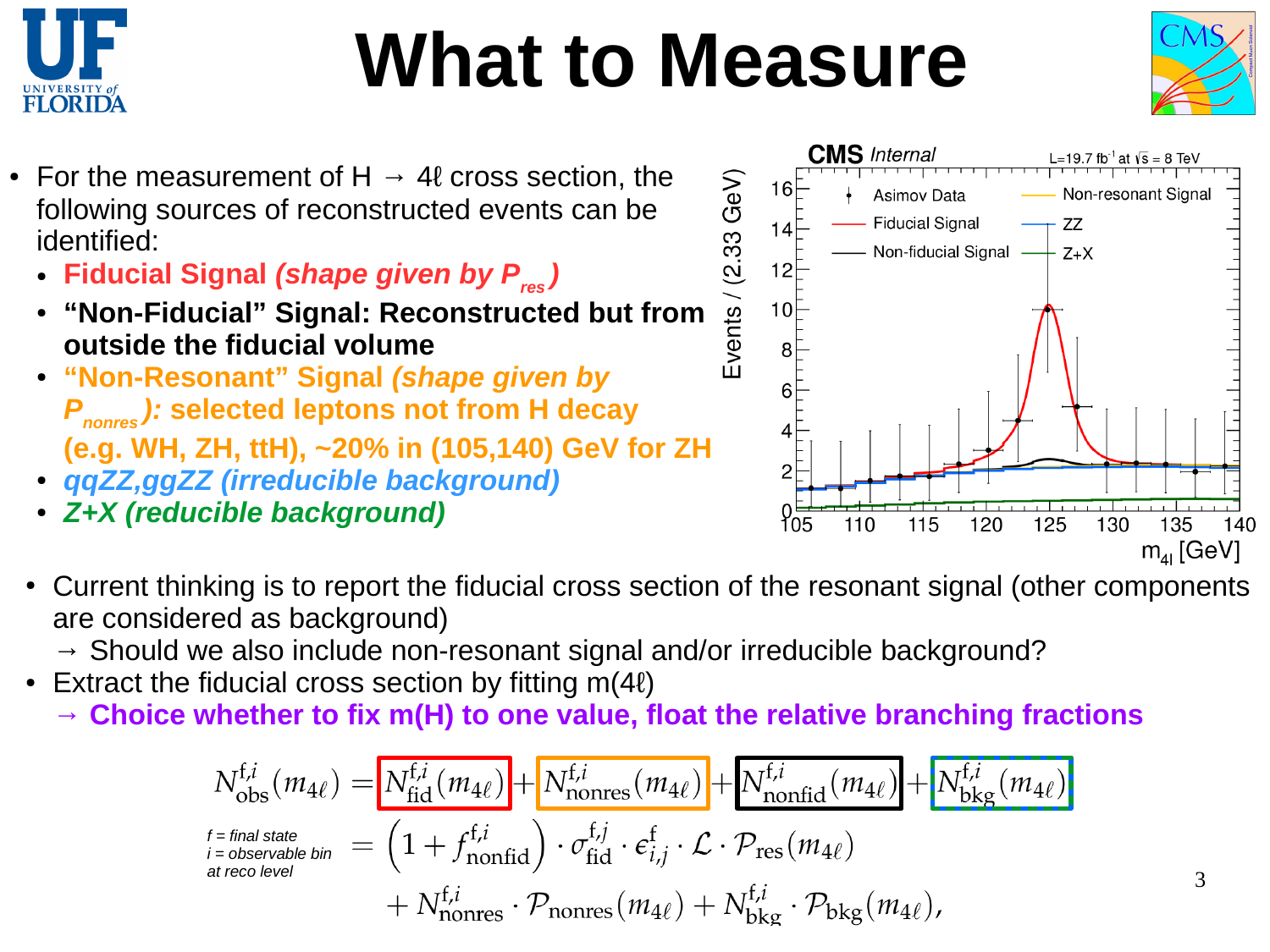

# **Mass Hypothesis**



#### Different options on how to treat the m(H) hypothesis

#### **1. Do not fit m(4ℓ) to extract the cross section**

- $\rightarrow$  Makes the m(H) hypothesis irrelevant to first order
- $\rightarrow$  But, not using m(4ℓ) sidebands to constrain irreducible background
- $\rightarrow$  Can only measure H+X  $\rightarrow$  4 $\ell$  and not H( $\rightarrow$  4 $\ell$ )+X
- $\rightarrow$  Only an option for ZZ, not possible for γγ

#### **2. Treat m(H) as a free parameter and fit for it**

- $\rightarrow$  Implies reporting the fiducial/differential cross section for the fitted value of m(H), and can be different for each observable.
- $\rightarrow$  Theory comparison should be made at the fitted values which is a complication

#### **3. Fix the m(H) to the best-fit value measured by experiment(s)**

- The cross section will be fitted at the point that is slightly off-peak,  $\sim$ 1% effect
- $\rightarrow$  Raises the question on the exact choice of the best-fit value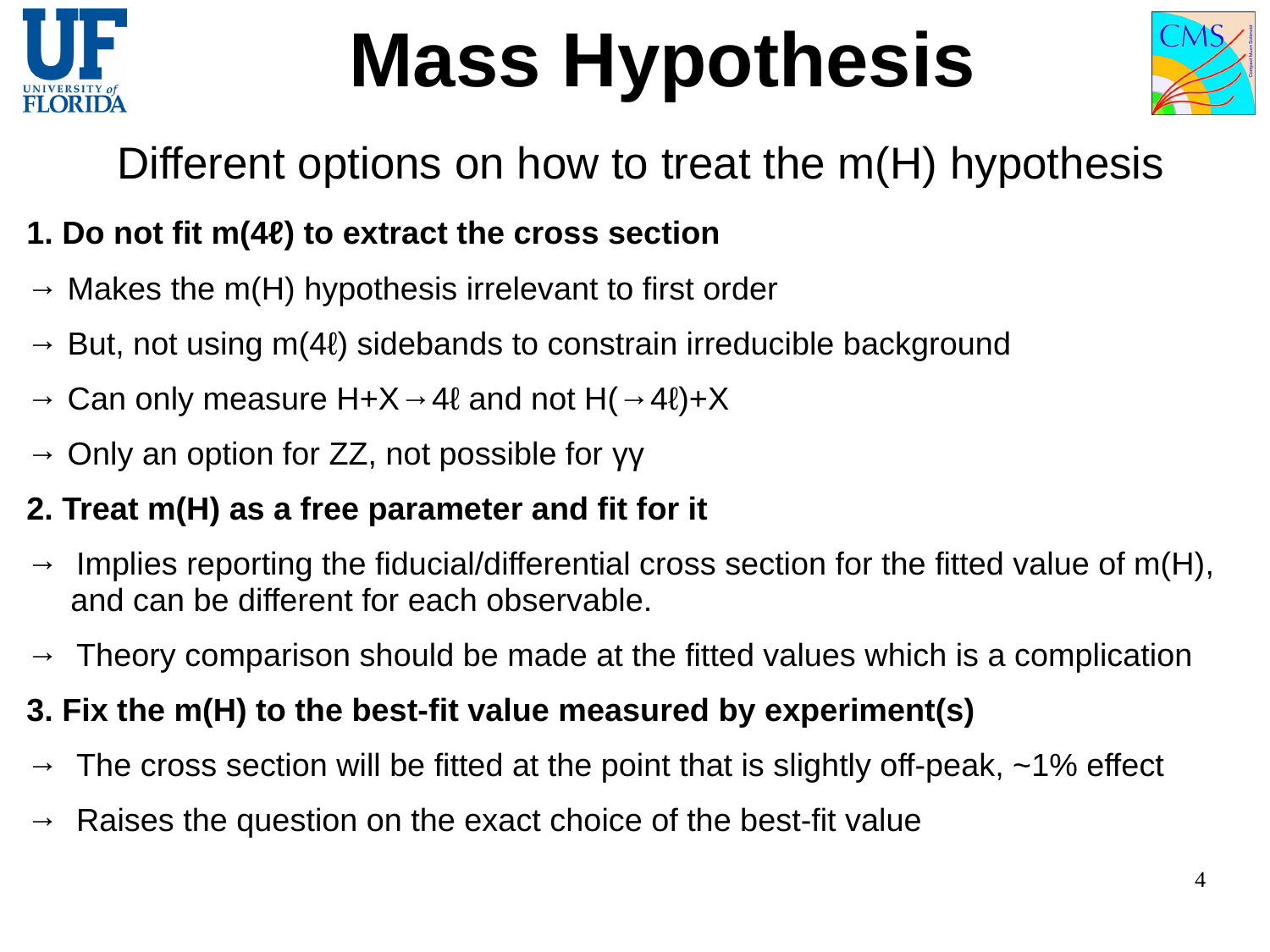# **Fiducial Volume Definition**



- Current thinking is to define the fiducial volume in a way that minimizes model dependence
	- $\rightarrow$  Close to reconstruction level selection
	- $\rightarrow$  To accomplish this it is essential to include isolation in the fiducial volume definition
- For the definition of leptons, can use born, bare or dressed
	- $\rightarrow$  reconstruction algorithms recover QED radiation, Born level is simplest, dressed preferred by theorists?

| Lepton kinematics and isolation                                                   |                                                     |  |  |  |  |
|-----------------------------------------------------------------------------------|-----------------------------------------------------|--|--|--|--|
| leading lepton                                                                    | $> 20 \text{ GeV}$                                  |  |  |  |  |
| next-to-leading lepton                                                            | $>10~\mathrm{GeV}$                                  |  |  |  |  |
| additional electrons (muons)                                                      | $>7(5)$ GeV                                         |  |  |  |  |
| pseudorapidity of electrons (muons)                                               | $ \eta  < 2.5(2.4)$                                 |  |  |  |  |
| sum of all stable particles within $\Delta R < 0.4$ from lepton                   | less than $0.4 \cdot p_{\rm T}$                     |  |  |  |  |
| Event topology                                                                    |                                                     |  |  |  |  |
| existence of at least two SFOS lepton pairs, where leptons satisfy criteria above |                                                     |  |  |  |  |
| inv. mass of the $Z_1$ candidate                                                  | 40 GeV $m(Z_1)$ < 120 GeV                           |  |  |  |  |
| inv. mass of the $Z_2$ candidate                                                  | 12 GeV < $m(Z_2)$ < 120 GeV                         |  |  |  |  |
| distance between selected four leptons                                            | $\Delta R(\ell_i \ell_j) > 0.02$ for any $i \neq j$ |  |  |  |  |
| inv. mass of any opposite sign lepton pair                                        | $m(\ell^+\ell'^-) > 4 \text{ GeV}$                  |  |  |  |  |
| inv. mass of the selected four leptons                                            | 105 GeV < $m_{4\ell}$ < 140 GeV                     |  |  |  |  |
| the selected four leptons must originate from the decay                           |                                                     |  |  |  |  |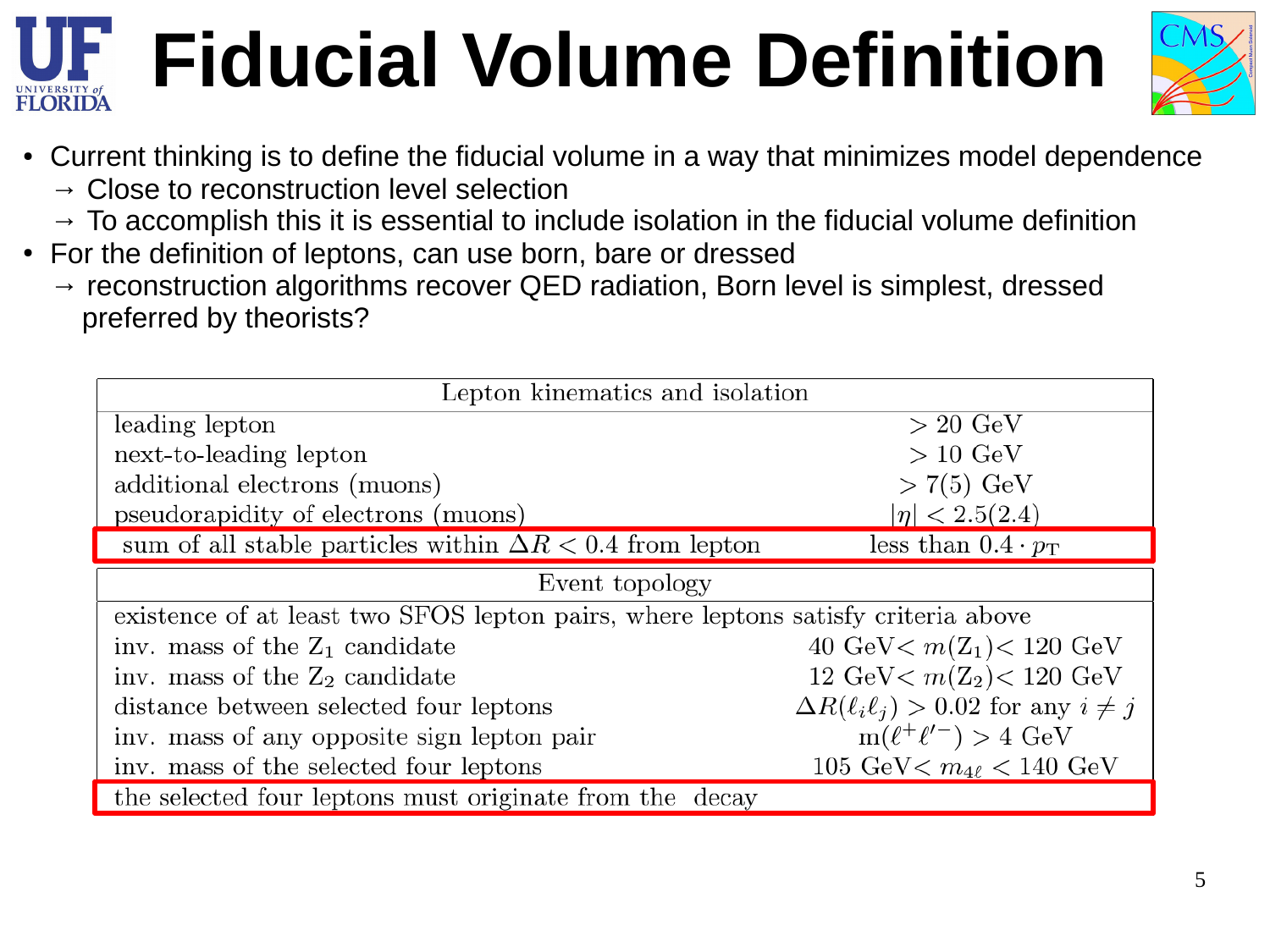# **Fiducial Volume Definition**



• By using this definition of the fiducial volume, the "model dependence" i.e. variation in the factor (1+*f<sub>nonfid</sub> )ε, is stabilized to within less than 7% over a wide range of exotic models*  $\rightarrow$  Isolation effects are instead moved to the acceptance

> Fiducial Acceptance: Significant variations between all models, due to kinematic acceptance (including isolation)

"model dependence" factor: Significant variations only for very exotic models

| Signal process                                                                                                    | $\mathcal{A}_{\rm fid}$               |                   | $J$ nonfid        | $(1+f_{\rm nonfid})\epsilon$ |
|-------------------------------------------------------------------------------------------------------------------|---------------------------------------|-------------------|-------------------|------------------------------|
| Individual Higgs boson production modes                                                                           |                                       |                   |                   |                              |
| $gg \rightarrow H$ (POWHEG+JHUGEN)                                                                                | $0.422 \pm 0.001$   $0.647 \pm 0.002$ |                   | $0.053 \pm 0.001$ | $0.681 \pm 0.002$            |
| VBF (POWHEG)                                                                                                      | $0.476 \pm 0.003$   $0.652 \pm 0.005$ |                   | $0.040 \pm 0.002$ | $0.678 \pm 0.005$            |
| WH (PYTHIA)                                                                                                       | $0.342 \pm 0.002$   $0.627 \pm 0.003$ |                   | $0.072 \pm 0.002$ | $0.672 \pm 0.003$            |
| ZH (PYTHIA)                                                                                                       | $0.348 \pm 0.003$   $0.634 \pm 0.004$ |                   | $0.072 \pm 0.003$ | $0.679 \pm 0.005$            |
| $ttH$ (PYTHIA)                                                                                                    | $0.250 \pm 0.003$   $0.601 \pm 0.008$ |                   | $0.139 \pm 0.008$ | $0.685 \pm 0.010$            |
| Some characteristic models of Higgs-like boson with exotic decays and properties                                  |                                       |                   |                   |                              |
| $q\bar{q} \rightarrow H(J^{CP} = 1^-)$ (JHUGEN) $\begin{bmatrix} 0.238 \pm 0.001 \end{bmatrix}$ 0.609 $\pm$ 0.002 |                                       |                   | $0.054 \pm 0.001$ | $0.642 \pm 0.002$            |
| $q\bar{q} \rightarrow H(J^{CP} = 1^+)$ (JHUGEN)                                                                   | $0.283 \pm 0.001$ 0.619 $\pm$ 0.002   |                   | $0.051 \pm 0.001$ | $0.651 \pm 0.002$            |
| $gg \to H \to Z\gamma^*$ (JHUGEN)                                                                                 | $0.156 \pm 0.001$ 0.622 $\pm$ 0.002   |                   | $0.073 \pm 0.001$ | $0.667 \pm 0.002$            |
| $gg \to H \to \gamma^* \gamma^*$ (JHUGEN)                                                                         | $0.188 \pm 0.001$                     | $0.629 \pm 0.002$ | $0.066 \pm 0.001$ | $0.671 \pm 0.002$            |